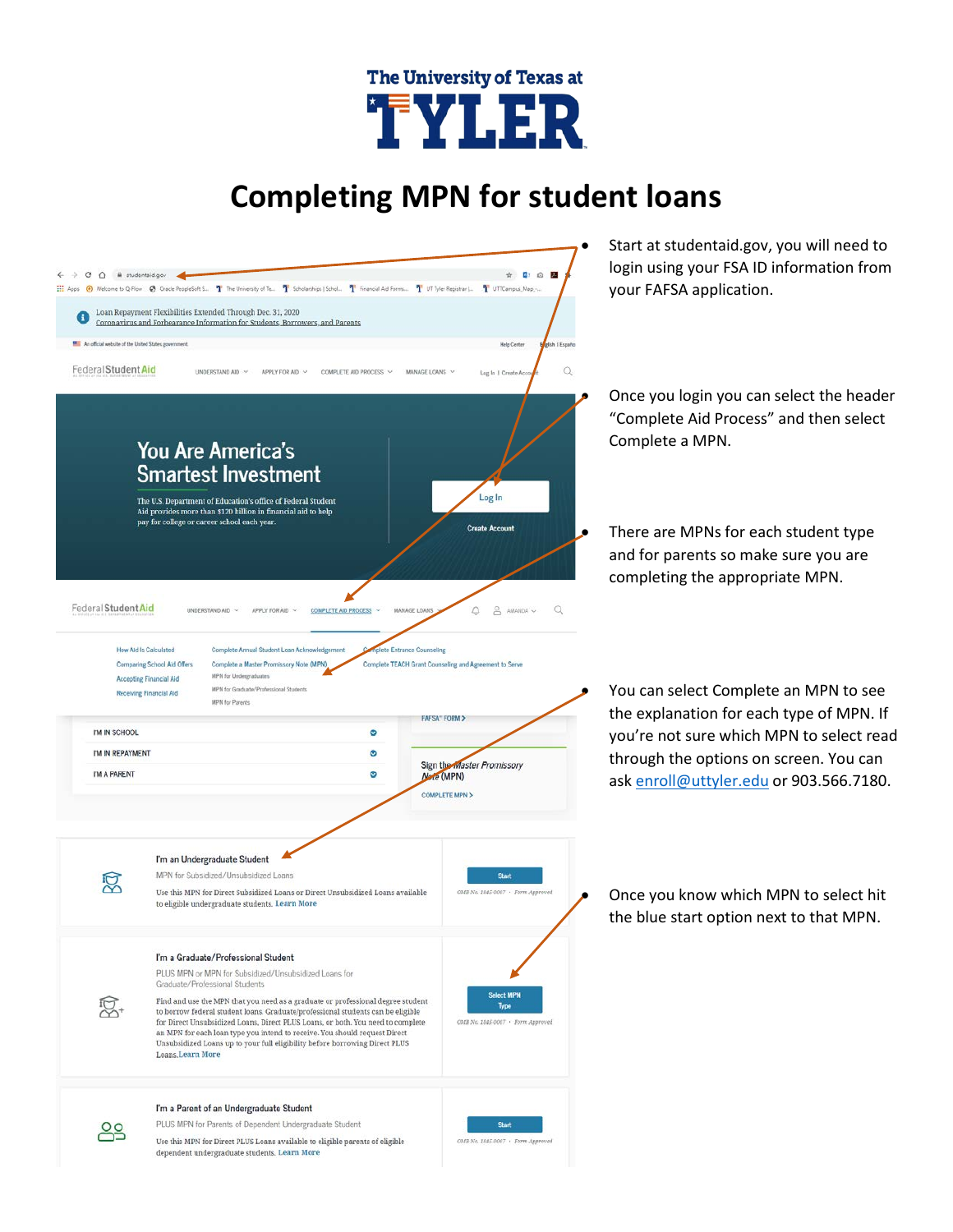Select the MPN below that you wish to complete. Graduate/professional students can be eligible for **figure 16** You are a graduate student there are two Direct Unsubsidized Loans, Direct PLUS Loans, or both. You need to complete an MPN for each loan tung you intend to receive

| Use this MPN for Direct Unsubsidized Loans available to eligible graduate/professional students. You may<br><b>Start</b><br>OMB No. 1845-0007 · Form Approved<br>Use this MPN for Direct PLUS Loans available to eligible graduate/professional students. You may also need<br><b>Start</b><br>OE LOANS<br>UNDERSTAND AID $\sim$<br>APPLY FOR AID ~<br>COMPLETE AID PROCESS $\sim$<br><b>Master Promissory Note</b><br>For Graduate/Professional Students acquesting Direct Unsubsidized Loans<br>Step 1 of 5<br>Information<br>Borrower:<br>Social Security Number: ******-<br>Contact Information <sup>10</sup><br>Email Address<br>@gmail.com<br>Mobile Phone<br>903.<br>Telephone Number<br>903<br><b>Social Security Number:</b><br>Borrower:<br><b>School Information</b><br>Select a school to notify<br>The school you selected is participating in<br>the electronic Master Promissory Note<br>(MPN) process.<br>U.S. Schools/U.S. Territory Schools<br>Non U.S. Schools<br><b>School Name</b><br>UNIVERSITY OF TEXAS AT TYLER<br>Choose a State<br>Type response<br><b>School Code/Branch</b><br>G11163<br>Search School By Name<br><b>School Address</b><br>Type response<br><b>3900 UNIVERSITY BOULEVARD</b><br>TYLER, TX 757996699<br>□Remove this school | type you intend to receive.                                                                                                    |                                   |
|------------------------------------------------------------------------------------------------------------------------------------------------------------------------------------------------------------------------------------------------------------------------------------------------------------------------------------------------------------------------------------------------------------------------------------------------------------------------------------------------------------------------------------------------------------------------------------------------------------------------------------------------------------------------------------------------------------------------------------------------------------------------------------------------------------------------------------------------------------------------------------------------------------------------------------------------------------------------------------------------------------------------------------------------------------------------------------------------------------------------------------------------------------------------------------------------------------------------------------------------------------------------|--------------------------------------------------------------------------------------------------------------------------------|-----------------------------------|
|                                                                                                                                                                                                                                                                                                                                                                                                                                                                                                                                                                                                                                                                                                                                                                                                                                                                                                                                                                                                                                                                                                                                                                                                                                                                        | <b>MPN for Subsidized and Unsubsidized Loans</b><br>also need to complete an MPN for Direct PLUS Loans.                        |                                   |
|                                                                                                                                                                                                                                                                                                                                                                                                                                                                                                                                                                                                                                                                                                                                                                                                                                                                                                                                                                                                                                                                                                                                                                                                                                                                        | Download PDF Preview Read Only                                                                                                 |                                   |
|                                                                                                                                                                                                                                                                                                                                                                                                                                                                                                                                                                                                                                                                                                                                                                                                                                                                                                                                                                                                                                                                                                                                                                                                                                                                        | <b>MPN for Direct PLUS Loans</b><br>to complete an MPN for Direct Unsubsidized Loans.<br><b>Download PDF</b> Preview Read Only | OMB No. 1845-0007 . Form Approved |
|                                                                                                                                                                                                                                                                                                                                                                                                                                                                                                                                                                                                                                                                                                                                                                                                                                                                                                                                                                                                                                                                                                                                                                                                                                                                        | Federal Student Aid                                                                                                            |                                   |
|                                                                                                                                                                                                                                                                                                                                                                                                                                                                                                                                                                                                                                                                                                                                                                                                                                                                                                                                                                                                                                                                                                                                                                                                                                                                        |                                                                                                                                |                                   |
|                                                                                                                                                                                                                                                                                                                                                                                                                                                                                                                                                                                                                                                                                                                                                                                                                                                                                                                                                                                                                                                                                                                                                                                                                                                                        |                                                                                                                                |                                   |
|                                                                                                                                                                                                                                                                                                                                                                                                                                                                                                                                                                                                                                                                                                                                                                                                                                                                                                                                                                                                                                                                                                                                                                                                                                                                        |                                                                                                                                |                                   |
|                                                                                                                                                                                                                                                                                                                                                                                                                                                                                                                                                                                                                                                                                                                                                                                                                                                                                                                                                                                                                                                                                                                                                                                                                                                                        |                                                                                                                                |                                   |
|                                                                                                                                                                                                                                                                                                                                                                                                                                                                                                                                                                                                                                                                                                                                                                                                                                                                                                                                                                                                                                                                                                                                                                                                                                                                        |                                                                                                                                |                                   |
|                                                                                                                                                                                                                                                                                                                                                                                                                                                                                                                                                                                                                                                                                                                                                                                                                                                                                                                                                                                                                                                                                                                                                                                                                                                                        |                                                                                                                                |                                   |

different MPN options for you. If you have accepted a standard unsubsidized loan complete the first option.

• If you are attempting to apply for a GRAD PLUS Loan, select the second option.

• There are 5 Steps to the MPN. You can follow your progress through the steps at the top of the page.

- Make sure to read through each page and confirm your contact information.
- Select your school to notify them of your completed MPN. You can remove the school if you find that you have selected the wrong one.
	- Select the blue "Continue" option at the bottom of each page to move forward.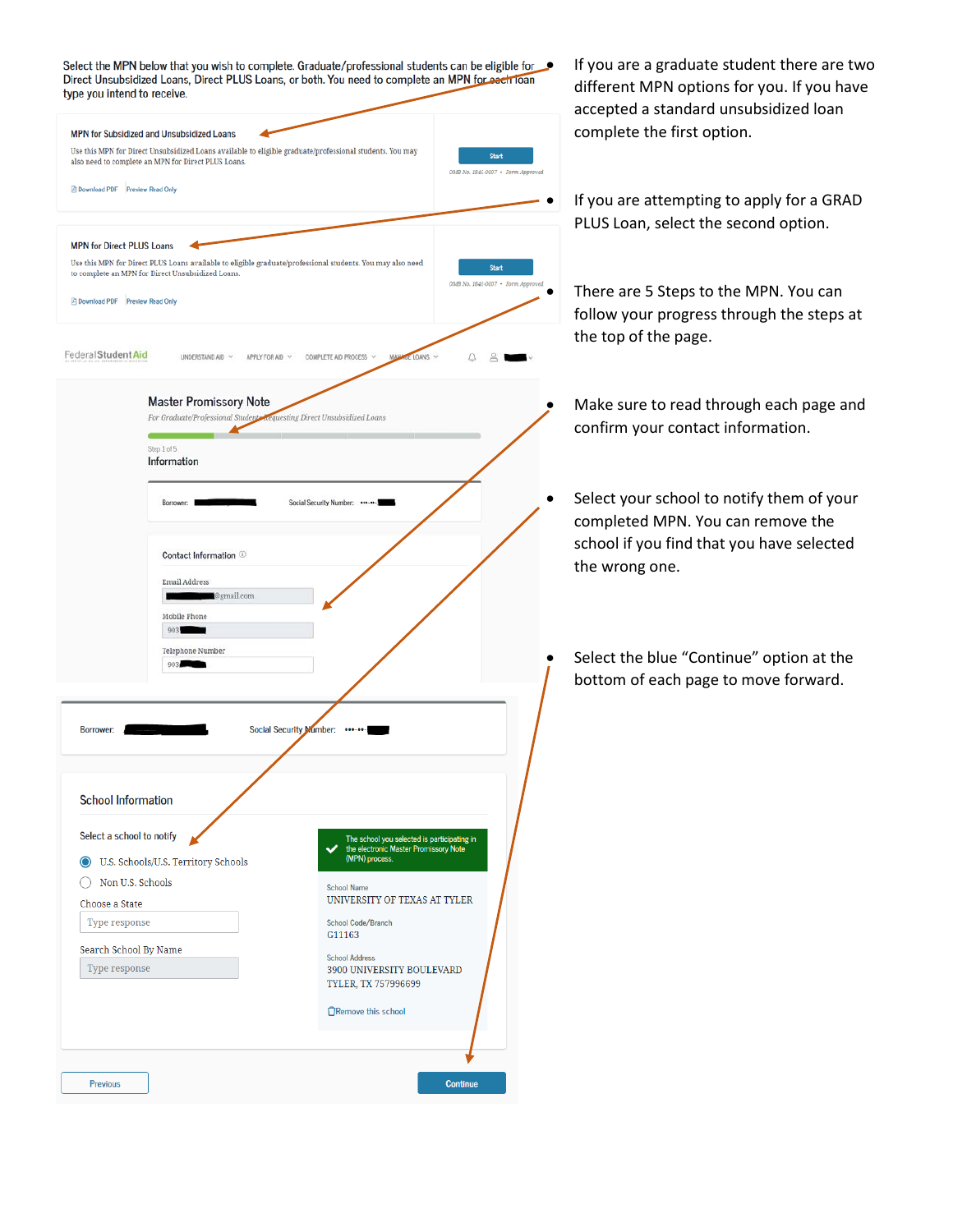### **Master Promissory Note**

| For Graduate/Professional Students Requesting Direct Unsubsidized Loans<br>Step 2 of 5<br>References < |  |
|--------------------------------------------------------------------------------------------------------|--|
| Borrower:                                                                                              |  |

#### **Reference Information**

Enter the requested information for two persons with different U.S. addresses who do not live with you and who have known you for at least three years. The references should be people who will be able to help us contact you in the future if we are unable to reach you. References are only used for this purpose and are never required to repay your loan.

Please note the following information about your references:

- The first reference should be a parent or legal guardian.
- References must have different addresses and telephone numbers.
- References who live outside the United States are not acceptable.
- If the reference does not have a telephone number, or email address, or does not wish to
- provide an email address, enter N/A. • Providing an email address for a reference is optional. If you provide an email address for a reference, we may use it to communicate with the reference

#### **Master Promissory Note**

ng Direct Unsubsidized Loans For Graduate/Professional Students Reques

Step 3 of 5 Agreements 4

| Borrower: |  |
|-----------|--|

MPN Agreement (1 of 5)

Borrower Request, Certifications, Authorizations, and Understandings

I request a total amount of Direct Subsidized Loans and/or Direct Unsubsidized Loans under this Master Promissory Note (MPN) that cannot be more than the maximum amounts I am eligible to receive, as provided under federal law and explained in the MPN Terms and Conditions and in the Borrower's Rights and Responsibilities Statement that accompanies this MPN.

Social Security Number: \*\*\*-\*\*-

Under Penalty of Perjury, I Certify That:

#### **Master Promissory Note**

For Graduate/Professional Students Requesting Direct Unsubsidized Loans

| <b>Contact Information</b> | Edit <b>Z</b> |
|----------------------------|---------------|
| Email<br>@gmail.com        |               |

The second section requires you to give reference information for two references. Make sure you give accurate information so that if for any reason your loan servicer cannot contact you, they can reach your reference for assistance.

Step 3 is the MPN Agreement. It has 5 pages so make sure you read through each page before moving forward.

Step 4 is to review and edit any errors in your information and references. If you need to make a correction, select "Edit" on the section and correct the error.